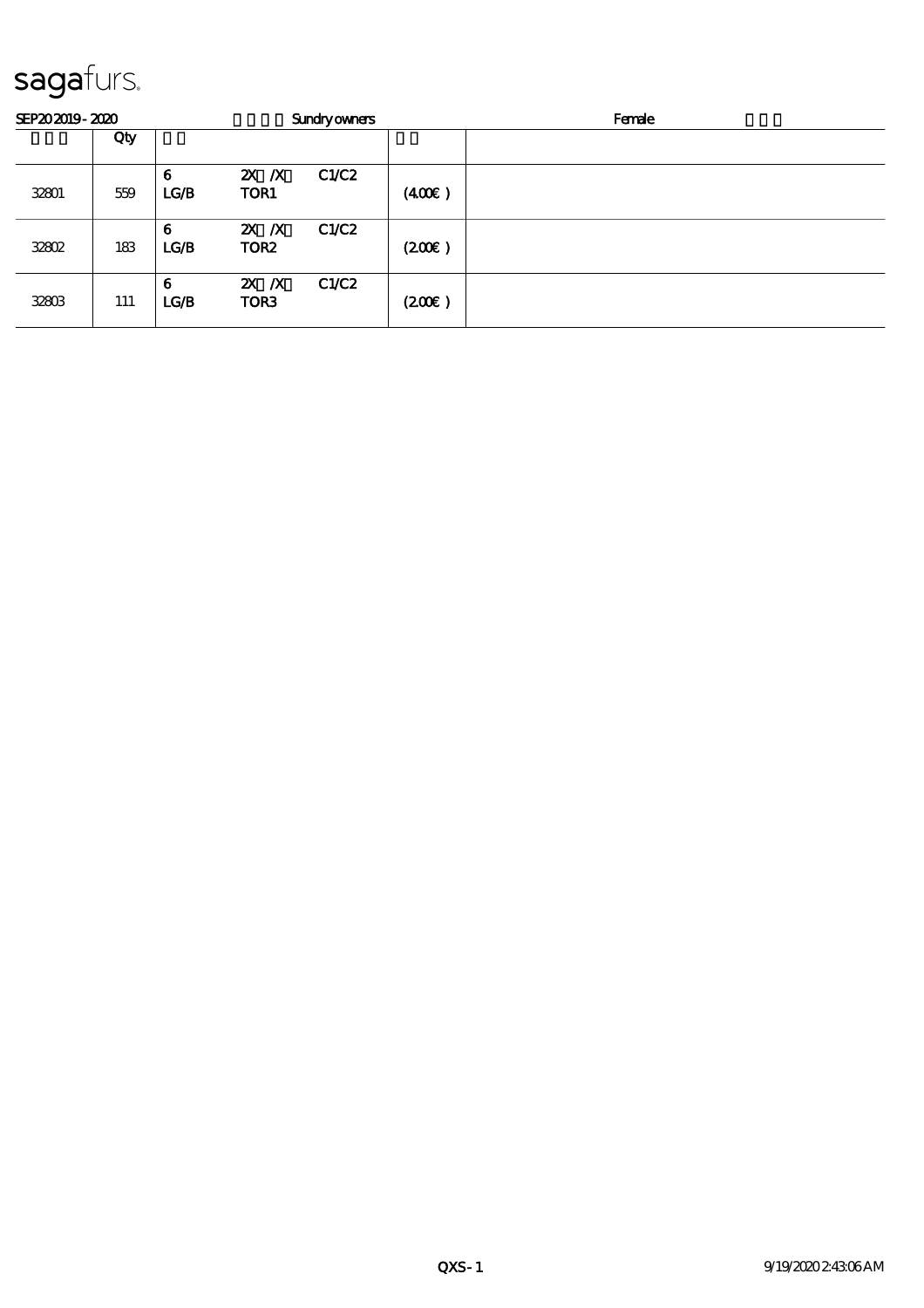|                                          | Qty<br>$Cert\%$                 |                      |                      |  |
|------------------------------------------|---------------------------------|----------------------|----------------------|--|
|                                          |                                 |                      |                      |  |
| * * * * * * * *                          | ******                          | $\bf{6}$<br>C2       |                      |  |
| $* 486001$                               | $325\,$                         | TOR1<br>$\mathbf{I}$ | 400€                 |  |
| $\ast$                                   | $(0\%)$                         |                      |                      |  |
|                                          |                                 |                      |                      |  |
| $\ast$                                   |                                 |                      | $\ast$               |  |
| $* 486602$                               | ${\bf 300}$                     | $\boldsymbol{2}$     | 400€ *               |  |
| $\ast$                                   |                                 |                      | $\ast$               |  |
|                                          | $(0\%)$                         |                      |                      |  |
| $\ast$                                   |                                 |                      | $\ast$               |  |
| $* 48600$                                | ${\bf 300}$                     | $\,3$                | 400€ *               |  |
|                                          |                                 |                      |                      |  |
| $\ast$                                   | $(0\%)$                         |                      | $\ast$               |  |
| $\ast$                                   |                                 |                      | $\ast$               |  |
|                                          |                                 |                      |                      |  |
| $* 486004$                               | ${\bf 300}$                     | $\boldsymbol{4}$     | 400€ *               |  |
| $\ast$                                   | $(0\%)$                         |                      | $\ast$               |  |
| $\ast$                                   |                                 |                      | $\ast$               |  |
|                                          |                                 |                      |                      |  |
| $* 486005$                               | $300\,$                         | $\mathbf 5$          | 400€ *               |  |
| $\ast$                                   | $(0\%)$                         |                      | $\ast$               |  |
| $\ast$                                   |                                 |                      | $\ast$               |  |
|                                          |                                 |                      |                      |  |
| $* 486006$                               | ${\bf 30}$                      | $\boldsymbol{6}$     | 400€ *               |  |
| $\ast$                                   | $(0\%)$                         |                      | $\ast$               |  |
| $\ast$                                   |                                 |                      | $\ast$               |  |
|                                          |                                 |                      |                      |  |
| $* 486607$                               | 200                             | $\boldsymbol{\tau}$  | 400€ *               |  |
| $\ast$                                   | $(O\%)$                         |                      | $\ast$               |  |
|                                          |                                 |                      |                      |  |
| $\ast$                                   | 415                             |                      | $\ast$               |  |
| $* 48608$                                | $(O\%)$                         | 2500Skins            | 400€ *               |  |
| * * * * * * * * <mark>* * * * * *</mark> |                                 |                      | * * * * * * *        |  |
|                                          |                                 |                      |                      |  |
| * * * * * * * *                          | * * * * * *                     |                      |                      |  |
| $* 48609$                                | 324                             |                      | $(400\varepsilon)$   |  |
| $\ast$                                   |                                 |                      |                      |  |
|                                          | $(0\%)$                         |                      |                      |  |
| $\overline{\ast}$                        |                                 |                      | $\ast$               |  |
| $* 486610$                               | ${\bf 300}$                     | $\boldsymbol{2}$     | $(400\varepsilon)*$  |  |
|                                          |                                 |                      |                      |  |
| $\ast$                                   | $(0\%)$                         |                      | $\ast$               |  |
| $\ast$                                   |                                 |                      | $\ast$               |  |
|                                          |                                 |                      |                      |  |
| $* 486611$                               | 300                             | $\bf{3}$             | $(400\varepsilon)*$  |  |
| $\ast$                                   | $(0\%)$                         |                      | $\ast$               |  |
| $\ast$                                   |                                 |                      | $\ast$               |  |
|                                          |                                 |                      |                      |  |
| $* 486612$                               | ${\bf 30}$                      | $\boldsymbol{4}$     | $(400\varepsilon)*$  |  |
| $\ast$                                   | $(0\%)$                         |                      | $\ast$               |  |
| $\ast$                                   |                                 |                      |                      |  |
|                                          |                                 |                      |                      |  |
| $* 486613$                               | ${\bf 300}$                     | $\mathbf 5$          | $(400E)*$            |  |
| $\ast$                                   | $(0\%)$                         |                      |                      |  |
| $\ast$                                   |                                 |                      |                      |  |
|                                          |                                 |                      |                      |  |
| $* 486614$                               | ${\bf 300}$                     | $\,6\,$              | $(400)$ *            |  |
| $\ast$                                   | $(0\%)$                         |                      | $\ast$               |  |
| $\overline{\ast}$                        |                                 |                      | $\overline{\ast}$    |  |
|                                          |                                 |                      |                      |  |
| $* 486615$                               | ${\bf 30}$                      | $\boldsymbol{7}$     | $(400\varepsilon)*$  |  |
| $\ast$                                   | (0%)                            |                      | $\ast$               |  |
| $\overline{\phantom{0}}$                 |                                 |                      |                      |  |
|                                          |                                 |                      | $\ast$               |  |
| $* 486616$                               | ${\bf 30}$                      | $\bf 8$              | $(400\varepsilon)*$  |  |
| $\ast$                                   |                                 |                      | $\ast$               |  |
|                                          | $(0\%)$                         |                      |                      |  |
| $\overline{\ast}$                        |                                 |                      | $\ast$               |  |
| $* 486617$                               | ${\bf 300}$                     | $\boldsymbol{9}$     | $(400\varepsilon)*$  |  |
|                                          |                                 |                      |                      |  |
| $\ast$                                   | (0%)                            |                      | $\ast$               |  |
| $\ast$                                   |                                 |                      | $\ast$               |  |
| $* 486618$                               | ${\bf 300}$                     | $10\,$               | $(400)$ *            |  |
|                                          |                                 |                      |                      |  |
| $\ast$                                   | $(0\%)$                         |                      | $\ast$               |  |
| $\ast$                                   |                                 |                      | $\ast$               |  |
| $* 486619$                               |                                 |                      |                      |  |
|                                          | ${\bf 300}$                     | $11\,$               | $(400E)*$            |  |
| $\ast$                                   | $(0\%)$                         |                      | $\ast$               |  |
| $\ast$                                   |                                 |                      | $\ast$               |  |
|                                          |                                 |                      |                      |  |
| $* 486620$                               | ${\bf 30}$                      | $12\,$               | $(400\varepsilon)^*$ |  |
| $\ast$                                   | $(O\!\!\!\!\!\!\backslash\rho)$ |                      |                      |  |

 $SEP202019 - 2020$ 

### sagafurs.

(0%)

### QX-1 9/19/2022 43:06 AM

.<br>FI FUR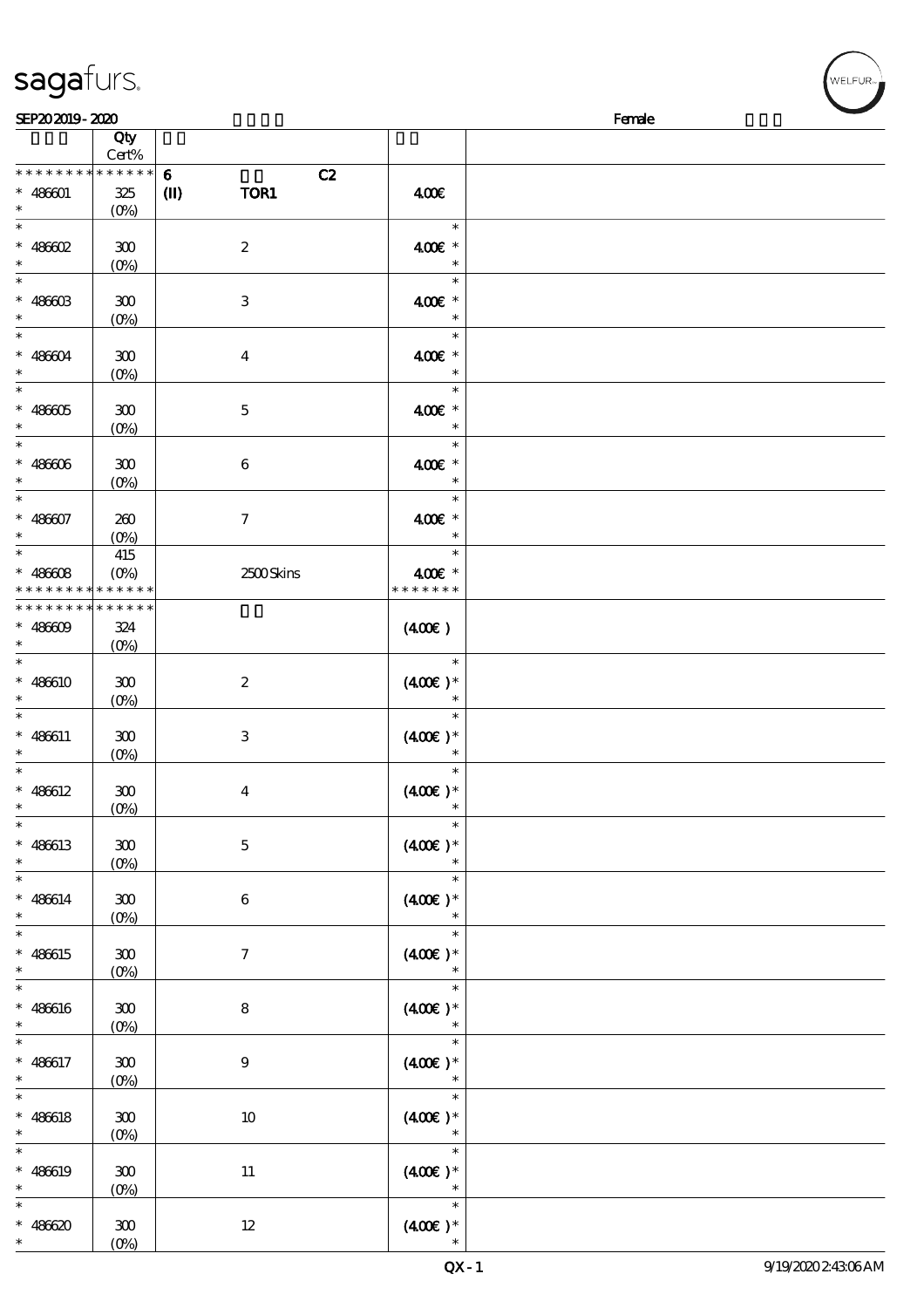|                                            | Cert%            |                                  |                     |  |
|--------------------------------------------|------------------|----------------------------------|---------------------|--|
| $\ast$                                     |                  | C2<br>$\bf{6}$                   | $\ast$              |  |
| * $486621$                                 | 300              | TOR1<br>$\mathbf{I}$             | $(400E)*$           |  |
| $\ast$                                     |                  |                                  | $\ast$              |  |
| $\ast$                                     | $(0\%)$          |                                  |                     |  |
|                                            |                  |                                  | $\ast$              |  |
| * $486622$                                 | 300              | 14                               | $(400\varepsilon)*$ |  |
| $\ast$                                     | $(0\%)$          |                                  | $\ast$              |  |
| $\ast$                                     |                  |                                  | $\ast$              |  |
| $* 486623$                                 | $300\,$          | 15                               | $(400\varepsilon)*$ |  |
| $\ast$                                     |                  |                                  |                     |  |
|                                            | $(O\%)$          |                                  |                     |  |
| $*$                                        | 317              |                                  | $\ast$              |  |
| $* 486624$                                 | $(O\%)$          | 4841 Skins                       | $(400\varepsilon)*$ |  |
| * * * * * * * * <mark>* * * * * *</mark> * |                  |                                  | * * * * * * *       |  |
| * * * * * * * *                            | * * * * * *      | C2                               |                     |  |
|                                            |                  | $\bf{6}$                         |                     |  |
| $* 486625$                                 | 385              | $\mathbf{I}$<br>TOR <sub>2</sub> | (350)               |  |
| $\ast$                                     | $(0\%)$          |                                  |                     |  |
| $\ast$                                     |                  |                                  | $\ast$              |  |
| $* 486626$                                 | $360\,$          | $\boldsymbol{2}$                 | $(350E)*$           |  |
| $\ast$                                     |                  |                                  |                     |  |
|                                            | $(O_0)$          |                                  |                     |  |
| $\ast$                                     |                  |                                  | $\ast$              |  |
| $* 486627$                                 | 360              | $\ensuremath{\mathbf{3}}$        | $(350\epsilon)*$    |  |
| $\ast$                                     | $(0\%)$          |                                  | $\ast$              |  |
| $\ast$                                     |                  |                                  | $\ast$              |  |
|                                            |                  |                                  |                     |  |
| $* 486628$                                 | $360\,$          | $\boldsymbol{4}$                 | $(350E)*$           |  |
| $\ast$                                     | $(0\%)$          |                                  | $\ast$              |  |
| $\ast$                                     |                  |                                  | $\ast$              |  |
|                                            |                  |                                  |                     |  |
| $* 486629$                                 | $300$            | $\mathbf 5$                      | $(350E)*$           |  |
| $\ast$                                     | $(O\%)$          |                                  |                     |  |
| $\ast$                                     |                  |                                  | $\ast$              |  |
| $* 48630$                                  | 300              | $\boldsymbol{6}$                 | $(350\epsilon)*$    |  |
| $\ast$                                     | $(0\%)$          |                                  | $\ast$              |  |
| $\ast$                                     |                  |                                  | $\ast$              |  |
|                                            |                  |                                  |                     |  |
| $* 486631$                                 | $360\,$          | $\boldsymbol{7}$                 | $(350\epsilon)*$    |  |
| $\ast$                                     | $(O\%)$          |                                  |                     |  |
| $\ast$                                     |                  |                                  | $\ast$              |  |
| * $486632$                                 | $360\,$          | $\bf 8$                          | $(350\epsilon)*$    |  |
|                                            |                  |                                  |                     |  |
| $\ast$                                     | $(0\%)$          |                                  |                     |  |
| $\ast$                                     |                  |                                  | $\ast$              |  |
| $* 486633$                                 | $300\,$          | 9                                | $(350E)^*$          |  |
| $\ast$                                     | $(0\%)$          |                                  | $\ast$              |  |
| $*$                                        |                  |                                  | $\ast$              |  |
|                                            |                  |                                  |                     |  |
| $* 486634$                                 | $360\,$          | $10\,$                           | $(350\epsilon)*$    |  |
| $\ast$                                     | $(0\%)$          |                                  | $\ast$              |  |
| $\ast$                                     | 485              |                                  | $\ast$              |  |
| $* 486635$                                 | $(O\%)$          | 4110Skins                        | $(350\epsilon)*$    |  |
| * * * * * * * *                            | * * * * * *      |                                  | * * * * * * *       |  |
|                                            | * * * * * *      |                                  |                     |  |
| * * * * * * * *                            |                  |                                  |                     |  |
| $* 486636$                                 | 385              |                                  | (400)               |  |
| $\ast$                                     | $(0\%)$          |                                  |                     |  |
| $\ast$                                     |                  |                                  | $\ast$              |  |
|                                            |                  |                                  |                     |  |
| $* 486637$                                 | $360\,$          | $\boldsymbol{2}$                 | $(400)$ *           |  |
| $\ast$                                     | $(O\!/\!\delta)$ |                                  |                     |  |
| $\ast$                                     |                  |                                  | $\ast$              |  |
| $* 486638$                                 | $360\,$          | $\ensuremath{\mathbf{3}}$        | $(400)$ *           |  |
| $\ast$                                     | $(O_0)$          |                                  |                     |  |
|                                            |                  |                                  |                     |  |
| $\ast$                                     |                  |                                  | $\ast$              |  |
| $* 486639$                                 | $360\,$          | $\boldsymbol{4}$                 | $(400E)*$           |  |
| $\ast$                                     | $(0\%)$          |                                  | $\ast$              |  |
| $\ast$                                     |                  |                                  | $\ast$              |  |
|                                            |                  |                                  |                     |  |
| $* 486640$                                 | 360              | $\mathbf 5$                      | $(400\varepsilon)*$ |  |
| $\ast$                                     | $(O\%)$          |                                  |                     |  |

 $\overline{\phantom{a}}$ 

 $SEP202019 - 2020$ 

说明 价格

# sagafurs.

顺序号 Qty

(0%)

#### QX-2 9/19/2020 2:43:06 AM

**NELFUR**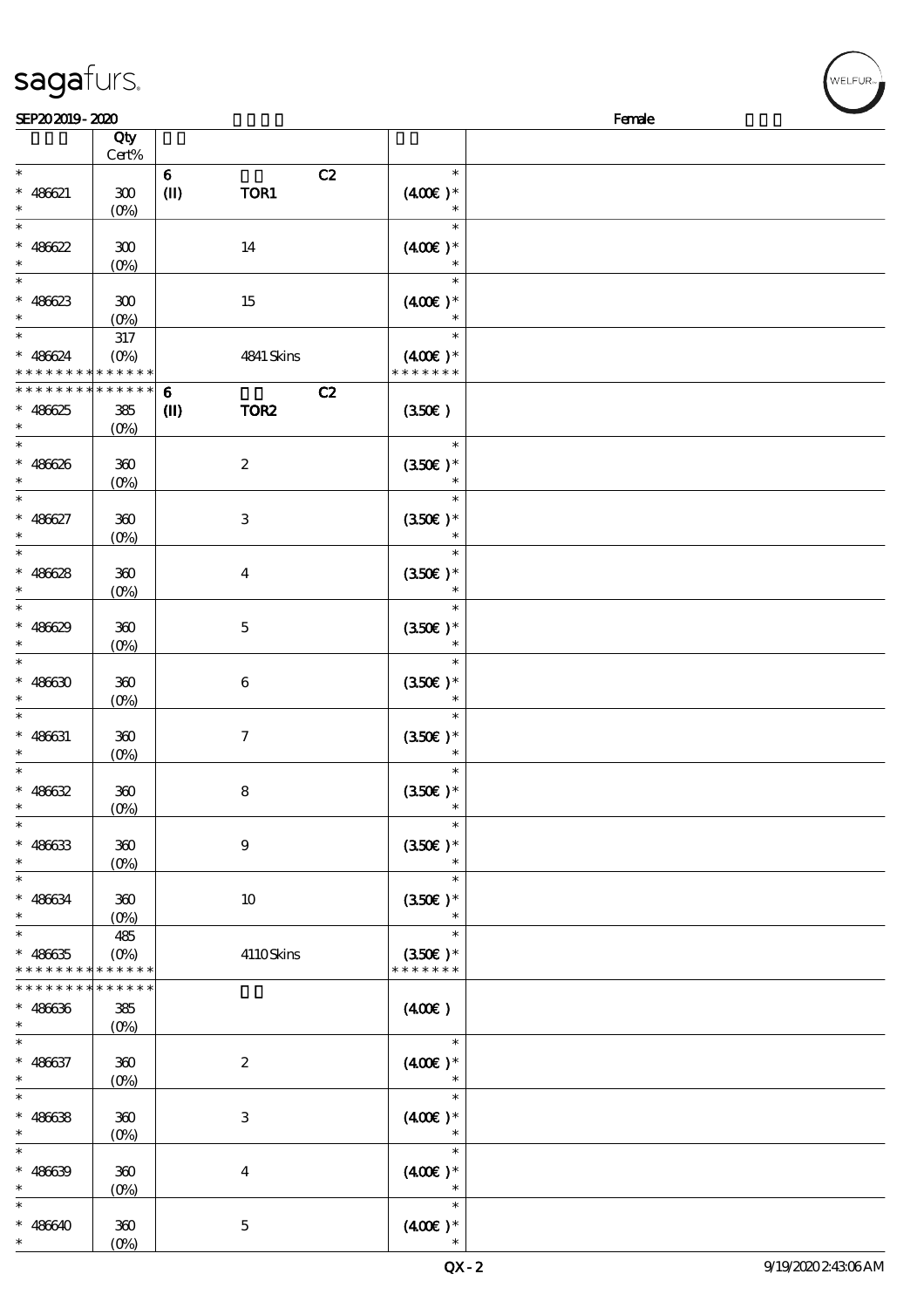| SEP202019-2020<br>Female                    |                |                  |                  |                                       |  |
|---------------------------------------------|----------------|------------------|------------------|---------------------------------------|--|
|                                             | Qty<br>Cert%   |                  |                  |                                       |  |
| $\ast$                                      |                | $\bf 6$          | C2               | $\ast$                                |  |
| $* 486641$                                  | 360            | $\mathbf{I}$     | TOR <sub>2</sub> | $(400\varepsilon)*$                   |  |
| $\ast$                                      | $(0\%)$        |                  |                  | $\ast$                                |  |
| $\ast$                                      |                |                  |                  | $\ast$                                |  |
| $* 486642$<br>$\ast$                        | 360            |                  | $\boldsymbol{7}$ | $(400)$ *<br>$\ast$                   |  |
| $\ast$                                      | $(0\%)$        |                  |                  | $\ast$                                |  |
| $* 486643$                                  | $300\,$        | ${\bf 8}$        |                  | $(400\varepsilon)*$                   |  |
| $\ast$                                      | $(0\%)$        |                  |                  | $\ast$                                |  |
| $\ast$                                      |                |                  |                  | $\ast$                                |  |
| $* 486644$                                  | $360\,$        | $\boldsymbol{9}$ |                  | $(400\varepsilon)*$                   |  |
| $\ast$<br>$\ast$                            | $(0\%)$        |                  |                  | $\ast$<br>$\ast$                      |  |
|                                             |                |                  |                  |                                       |  |
| $* 486645$<br>$\ast$                        | 360<br>$(0\%)$ |                  | $10\,$           | $(400\varepsilon)*$<br>$\ast$         |  |
| $\ast$                                      |                |                  |                  | $\ast$                                |  |
| $* 486646$                                  | $360\,$        |                  | $11\,$           | $(400E)*$                             |  |
| $\ast$                                      | $(0\%)$        |                  |                  | $\ast$                                |  |
| $\ast$                                      |                |                  |                  | $\ast$                                |  |
| $* 486647$<br>$\ast$                        | $360\,$        |                  | $12\,$           | $(400E)*$                             |  |
| $\ast$                                      | $(0\%)$        |                  |                  | $\ast$                                |  |
| $* 486648$                                  | 360            |                  | 13               | $(400\varepsilon)*$                   |  |
| $\ast$                                      | $(0\%)$        |                  |                  | $\ast$                                |  |
| $\ast$                                      |                |                  |                  | $\ast$                                |  |
| $* 486649$                                  | 360            |                  | $14\,$           | $(400\varepsilon)*$                   |  |
| $\ast$<br>$\ast$                            | $(0\%)$        |                  |                  | $\ast$<br>$\ast$                      |  |
| $* 48650$                                   | 360            |                  | $15\,$           | $(400\varepsilon)^*$                  |  |
| $\ast$                                      | $(0\%)$        |                  |                  | $\ast$                                |  |
| $\ast$                                      |                |                  |                  | $\ast$                                |  |
| $* 486651$                                  | 300            |                  | 16               | $(400\varepsilon)*$                   |  |
| $\ast$                                      | $(0\%)$        |                  |                  | $\ast$                                |  |
| $\ast$                                      | 483            |                  |                  | $\ast$                                |  |
| $* 486652$<br>* * * * * * * * * * * * * * * | $(O\%)$        |                  | 6268Skins        | $(400\varepsilon)^*$<br>* * * * * * * |  |
| * * * * * * * * * * * * * * *               |                | $\bf{6}$         | C2               |                                       |  |
| $* 48663$                                   | $525\,$        | $\mathbf{I}$     | TOR3             | (200E)                                |  |
| $\ast$                                      | $(0\%)$        |                  |                  |                                       |  |
| $\ast$                                      |                |                  |                  | $\ast$                                |  |
| $* 486654$                                  | 500            |                  | $\boldsymbol{2}$ | $(200E)*$                             |  |
| $\ast$<br>$\ast$                            | $(O\% )$       |                  |                  | $\ast$                                |  |
| $* 486655$                                  | 500            |                  | $\,3$            | $(200E)*$                             |  |
| $\ast$                                      | $(0\%)$        |                  |                  | $\ast$                                |  |
| $\ast$                                      |                |                  |                  | $\ast$                                |  |
| $* 48666$                                   | $500$          |                  | $\bf{4}$         | $(200\varepsilon)*$                   |  |
| $\ast$                                      | $(0\%)$        |                  |                  | $\ast$                                |  |
| $\ast$                                      |                |                  |                  | $\ast$                                |  |
| $* 486657$<br>$\ast$                        | 500<br>$(O\%)$ |                  | $\mathbf{5}$     | $(200\varepsilon)*$<br>$\ast$         |  |
| $\ast$                                      |                |                  |                  | $\ast$                                |  |
| $* 486658$                                  | $500\,$        |                  | 6                | $(200\varepsilon)*$                   |  |
| $\ast$                                      | $(0\%)$        |                  |                  | $\ast$                                |  |
| $\ast$                                      |                |                  |                  | $\ast$                                |  |
| $* 486659$<br>$\ast$                        | $500$          |                  | $\tau$           | $(200\varepsilon)*$<br>$\ast$         |  |
|                                             | $(0\%)$        |                  |                  | $\ast$                                |  |
| $* 48660$                                   | 500            | 8                |                  | $(200\varepsilon)^*$                  |  |
| $\ast$                                      | $(O_0)$        |                  |                  | $\ast$                                |  |

# sagafurs.

'<br>WELFUR∍